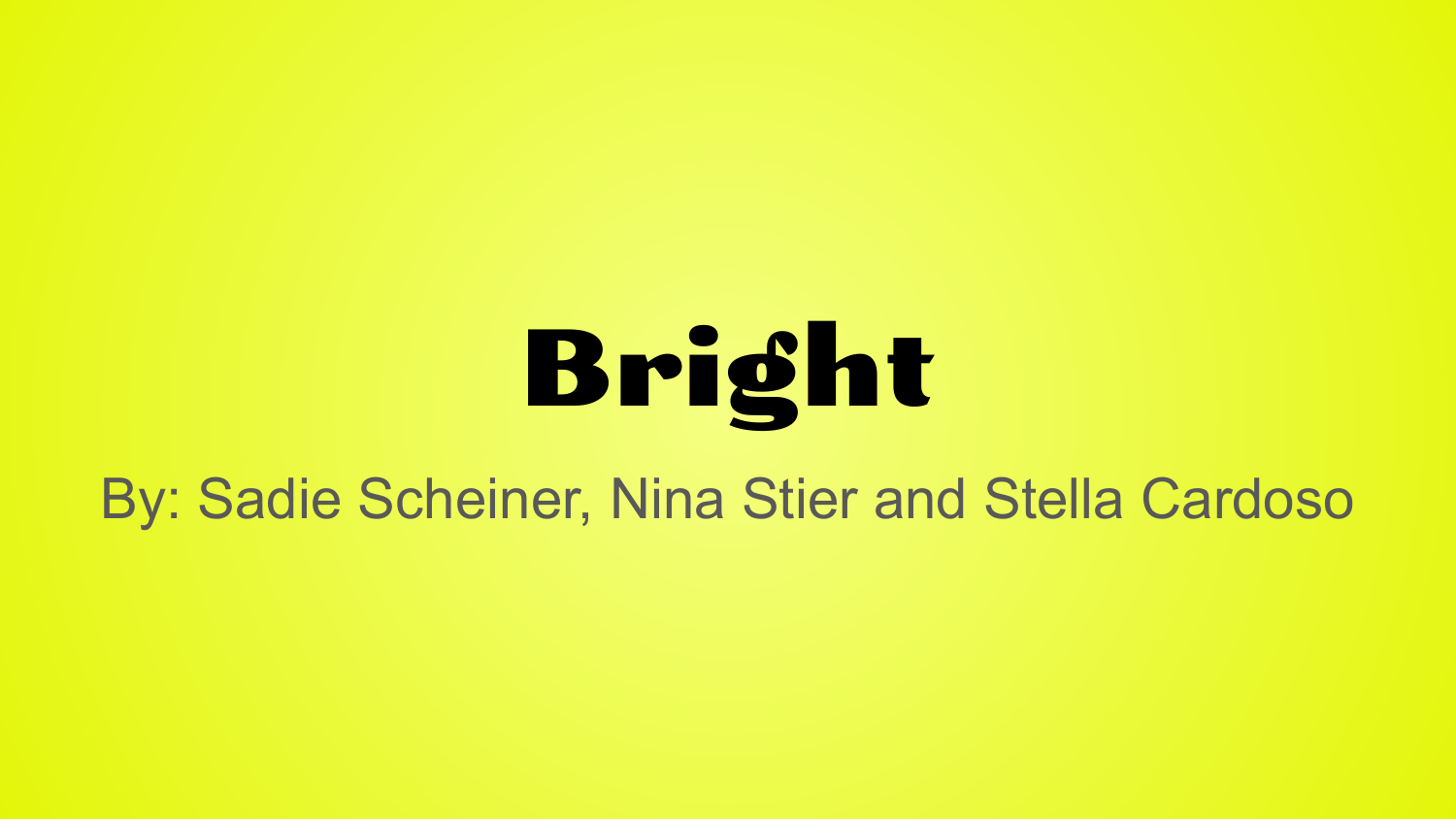#### Theme:

- Our theme is bright. We want our theme to make everyone happy and have a great feeling about how the year went. Our goal with this theme is for everyone to have a breath of fresh air compared to last year since everyone is in person and not online.
- We also want our yearbook cover to look something like this.

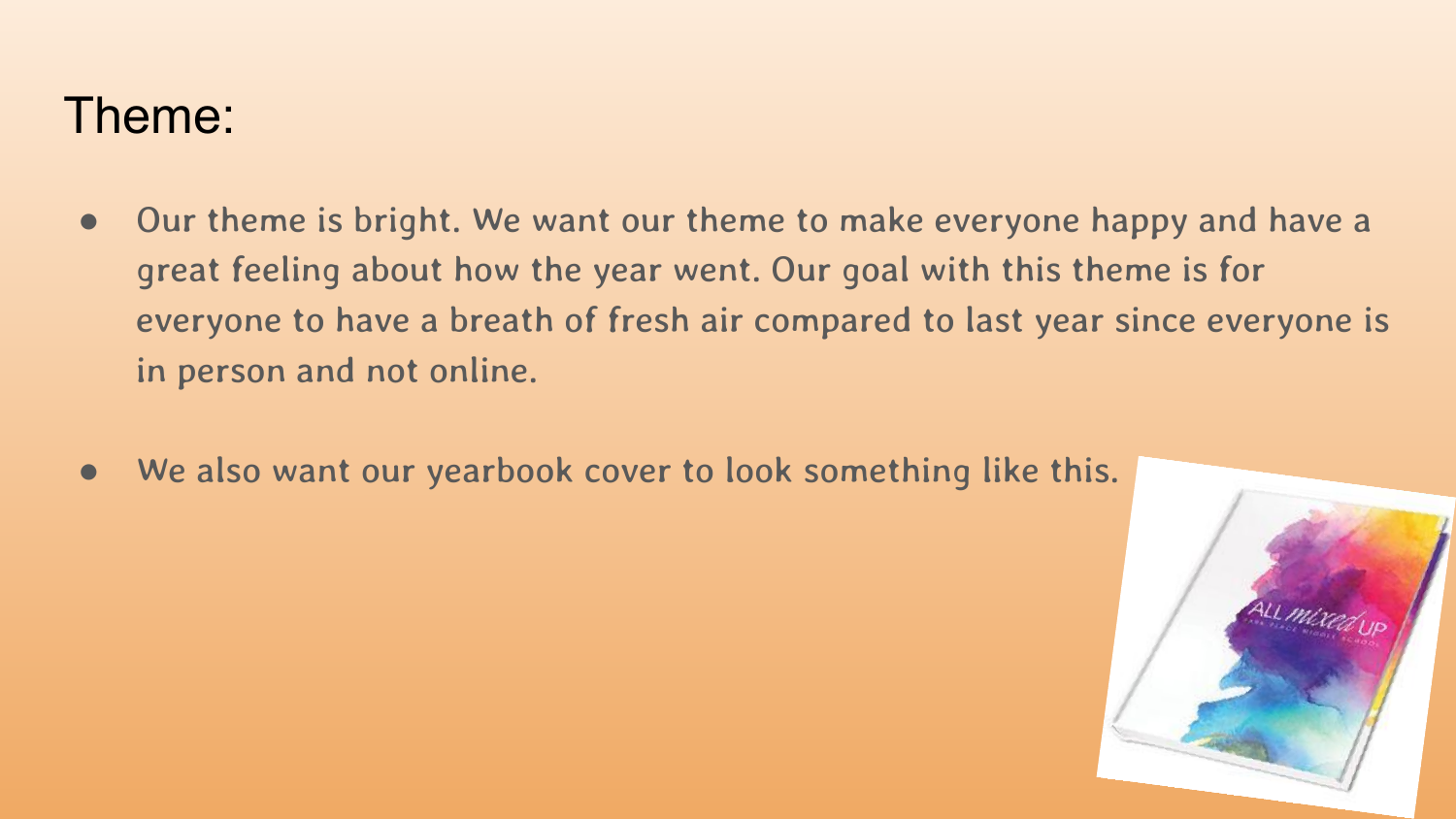### Fonts:

- Font one: For our title we would like to use Poller One
- Example: Bright
- Font two: For our text inside the yearbook we would like to use Asap Condensed
- Example: Text
- Font three: For our other text inside the yearbook we would like to use Kanit
- Example: Text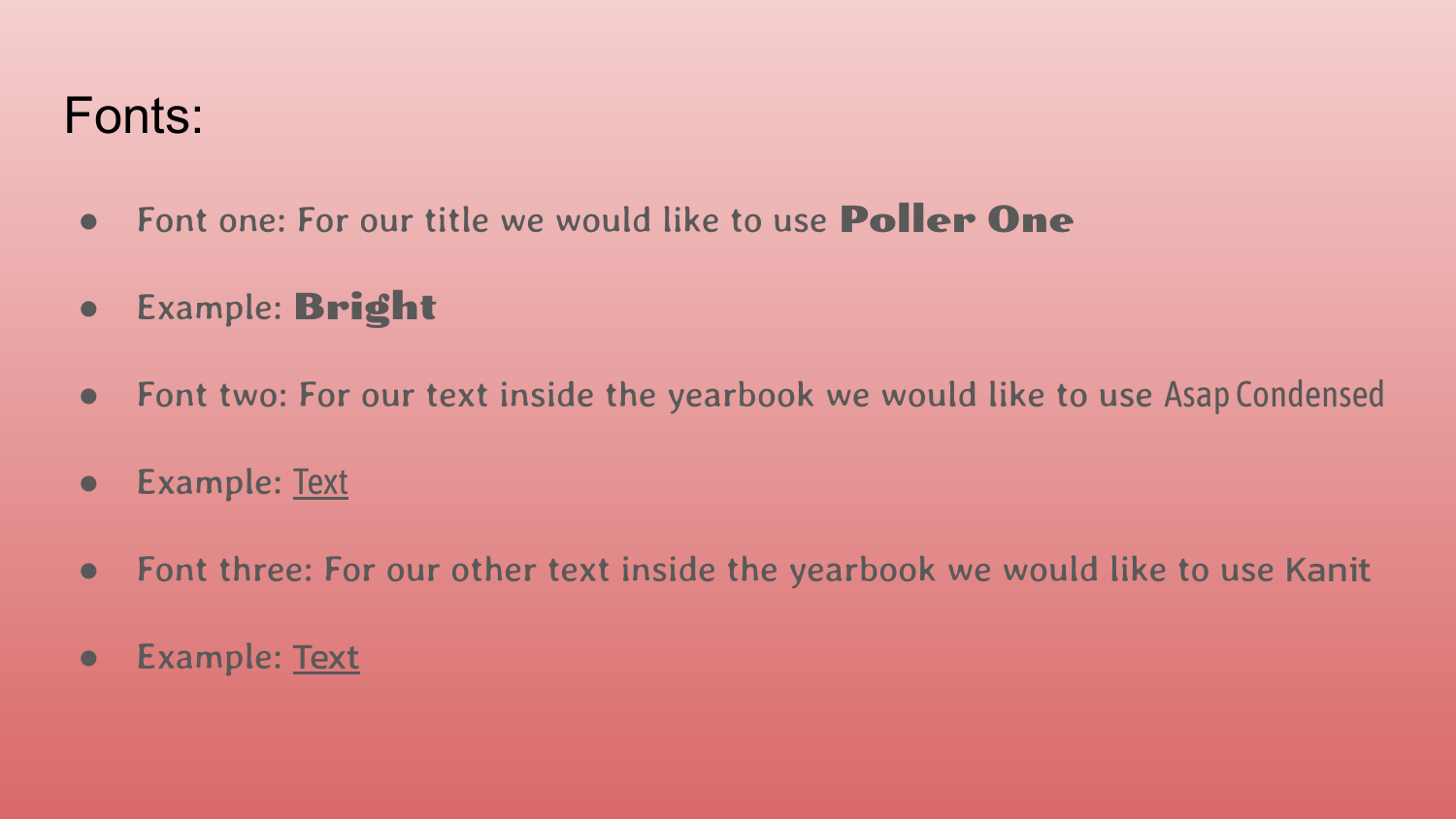## Color Palette:

- For our color palette we would like to use light blue, purple, light orange, bright yellow and magenta.
- Example:
- For our text color palette we would like to use black for writing inside the yearbook.
- Example: Text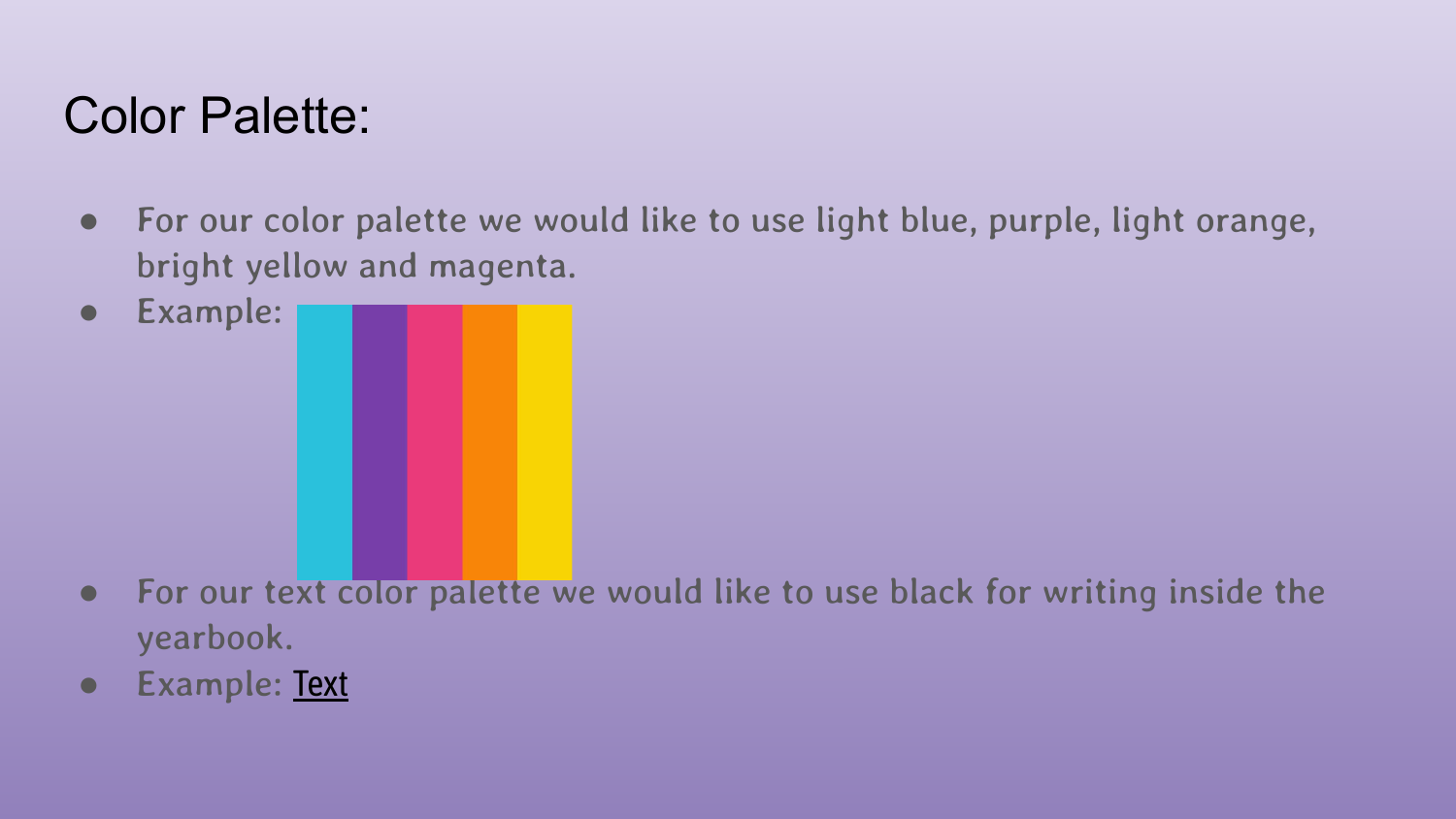#### Cover idea:

- We want our cover to be very colorful and make everyone happy.
- Our idea for the cover is a water color looking yearbook.
- On our yearbook cover we are using the colors light blue, purple, light orange, bright yellow and magenta.
- For our cover we don't want to use colors that hurt people's eyes, we want to keep it simple but still happy and bright.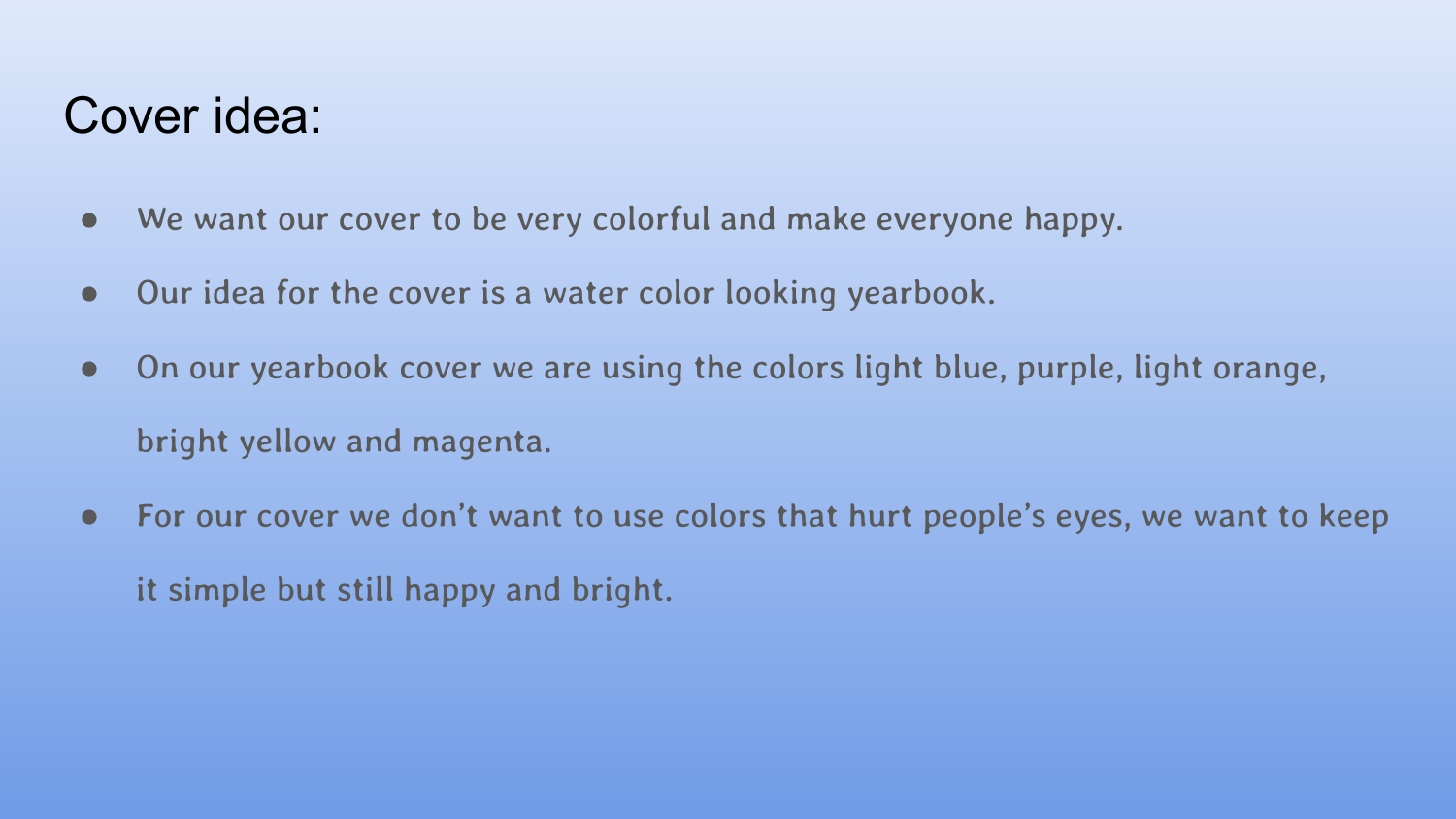## Cover: